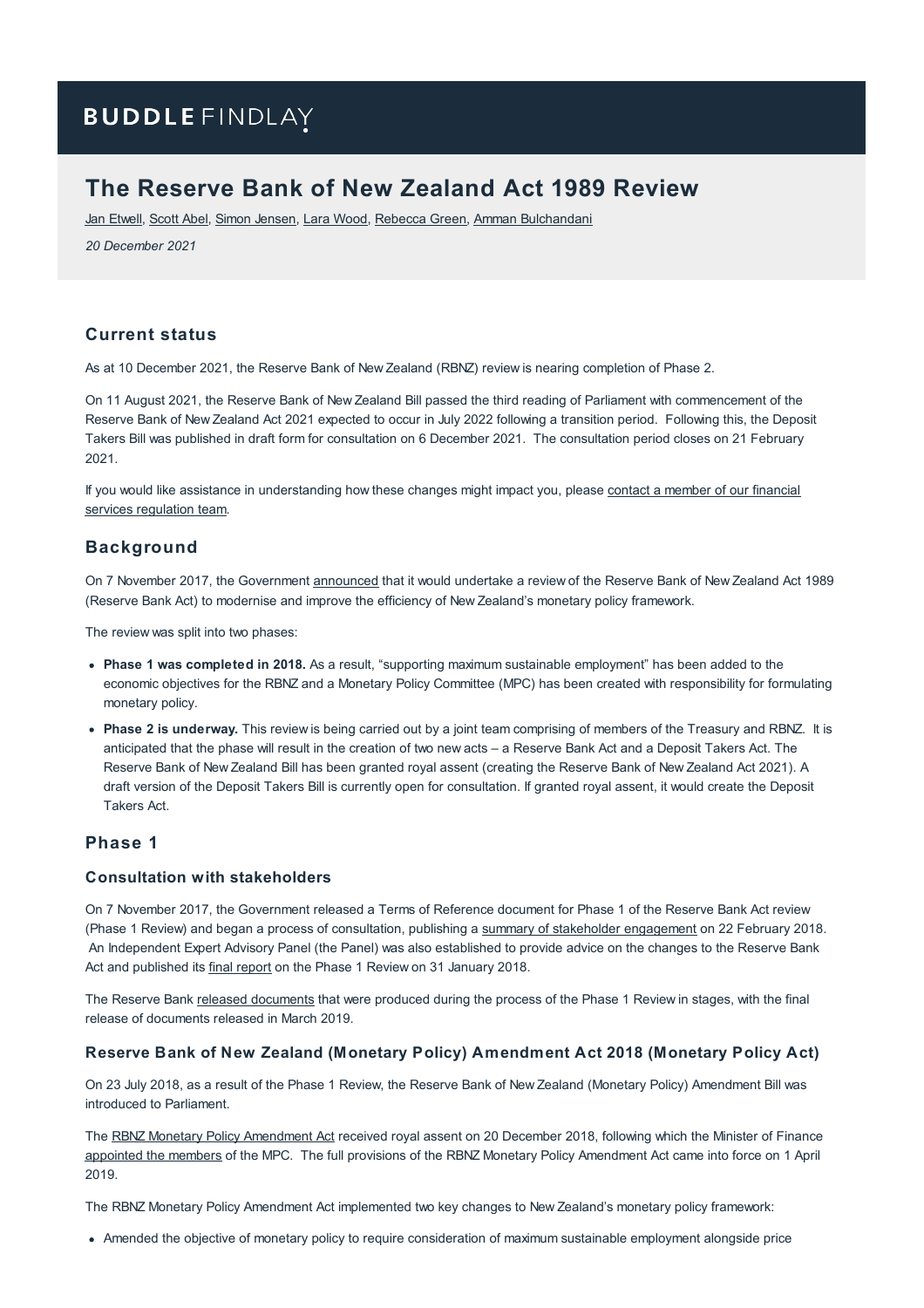stability in monetary policy decision making

Created the MPC to formulate monetary policy.

The RBNZ Monetary Policy Amendment Act also introduced three new instruments to support the monetary policy framework:

- **Remit**: sets the operational objectives of monetary policy (for example, specifying a numerical inflation target)
- **Charter**: sets the decision-making process and transparency requirements for the MPC
- **Code of conduct**: sets out the minimum standards of ethical and professional conduct that must be adhered to by members of the MPC.

#### **Scoping Phase 2**

The Government sought written submissions and hosted stakeholder meetings to inform on the scope of the Phase 2 of the Reserve Bank Act review (Phase 2 Review), publishing a summary of stakeholder [engagement](https://treasury.govt.nz/sites/default/files/2018-06/rbnz-3932366.pdf) on 21 March 2018. The Panel met on 2 March 2018 and 16 March 2018 on the scope of the Phase 2 Review, publishing panel [papers](https://treasury.govt.nz/publications/information-release/phase-1-reviewing-rbnz-act-scoping-phase-2-proactive-release) on its recommendations.

On 5 April 2018, the RBNZ and the Treasury published a joint [report](https://treasury.govt.nz/sites/default/files/2018-06/rbnz-3933708.pdf) to the Minister of Finance on the proposed scope of the Phase 2 Review that informed the [Minister's](https://treasury.govt.nz/sites/default/files/2018-06/rbnz-3942974.pdf) paper to cabinet seeking agreement to the scope of the Phase 2 Review.

### **Phase 2**

On 7 June 2018, the Government announced the [commencement](https://treasury.govt.nz/sites/default/files/2018-06/rbnz-3933712.pdf) of the Phase 2 Review and released a Terms of Reference document setting out the scope of the Phase 2 Review.

#### **Consultation Round 1**

On 1 November 2018, the Government announced the first round of public consultation and released the first consultation document, ['Safeguarding](https://treasury.govt.nz/publications/consultation/rbnz-review-safeguarding-future-financial-system-consultation-document) the future of our financial system: The role of the Reserve Bank and how it should be governed'.

Round 1 was closed on 25 January 2019. In February 2019, the Treasury published the summary of [submissions](https://treasury.govt.nz/sites/default/files/2019-03/rbnz-summary-sub-1-consultation.pdf) from the second round of public consultation along with other supporting documents.

#### **Consultation Round 2**

On 24 June 2019, the Government announced the second round of public consultation and released a number of supporting documents, most notably the second consultation document. The Government released this second consultation document in two parts:

- **Consultation Document 2A**: 'Safeguarding the future of our financial system: In-principle decisions and follow-up questions on: The role of the Reserve Bank and how it should be governed'
- **Consultation Document 2B**: 'Safeguarding the future of our financial system: The Reserve Bank's role in financial policy'.

Round 2 was closed on 16 August 2019.

On 17 December 2019, the Treasury published a document, ['Safeguarding](https://www.treasury.govt.nz/sites/default/files/2019-12/rbnz-safeguarding-future-financial-system-update-review.pdf) the future of our financial system: Update on the Reserve Bank Act Review providing an update on Phase 2'. This document set out Cabinet's key decisions on the governance and accountability framework as well as in-principle decisions on the regulation of deposit takers and the deposit insurance scheme.

On 2 March 2020, the Treasury proactively released the summary of [submissions](https://treasury.govt.nz/sites/default/files/2019-10/rbnz-summary-sub-2-consultation.pdf) from the second round of public consultation along with other supporting [documents.](https://treasury.govt.nz/publications/information-release/consultation-2-phase-2-reserve-bank-act-review-proactive-release#panelpapers-consultation-2)

### **Consultation Round 3**

On 13 March 2020, the [Government](https://treasury.govt.nz/news-and-events/reviews-consultation/reviewing-reserve-bank-act/public-consultation-and-updates/public-consultation-third-round-reserve-bank-act-review) announced the third round of public consultation and released a number of supporting documents, most notably the consultation document, ['Safeguarding](https://www.treasury.govt.nz/sites/default/files/2020-03/rbnz-further-consultation-phase-2.pdf) the future of our financial system: Further consultation on the prudential framework for deposit takers and depositor protection'.

Round 3 was initially scheduled to close on 23 April 2020, however, due to disruptions caused by COVID-19, the deadline for submissions was extended to 23 October 2020.

#### **Introduction of two new Bills - the Reserve Bank of New Zealand Bill and the Deposit Takers Bill**

The Government decided that the current Reserve Bank Act would be replaced with two new pieces of legislation - a 'Reserve Bank Act' and a 'Deposit Takers Act'.

On 28 July 2020, the [Reserve](http://legislation.govt.nz/bill/government/2020/0315/latest/LMS286978.html) Bank of New Zealand Bill (Reserve Bank Bill) was [introduced](https://www.rbnz.govt.nz/news/2020/07/introduction-of-bill-marks-exciting-new-phase-for-te-putea-matua) to Parliament. This was the first of two